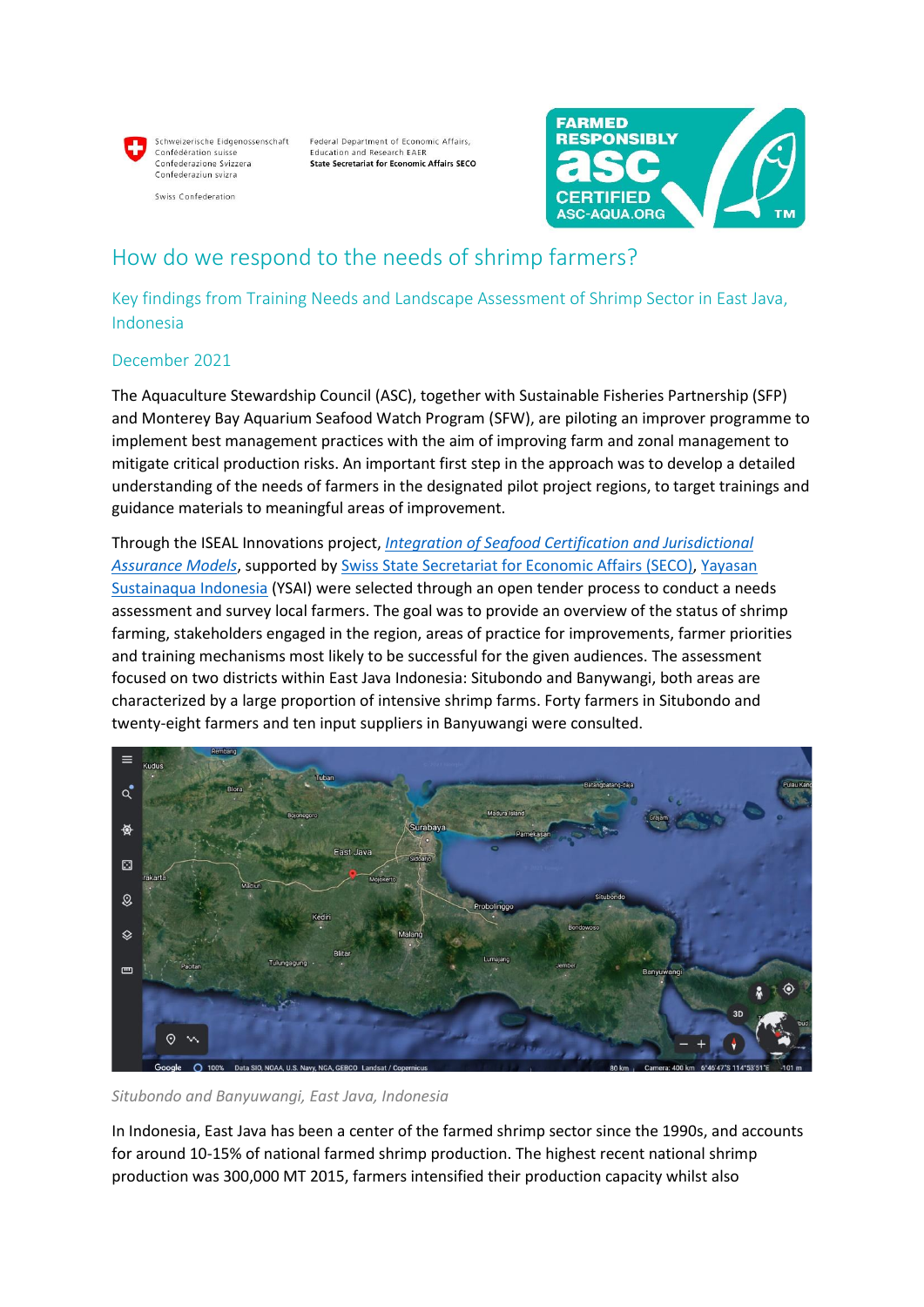expanding new farms. However, introduction and wide spread of new diseases continued to cause national shrimp production to decline in the years following. For the East Javan shrimp farming industry to expand and meet government targets for the sector, it will need to tackle ongoing disease outbreaks that are thought to result from poor water quality management and inter-farm contamination.



*Shrimp production, feed production and shrimp export have been increasing in recent years, Modified from MMAF (2020).*

Shrimp farmers in Indonesia have been suffering chronic loss of production due to disease outbreaks, however, shifts in production to new areas have led to increasing production volumes and exports in recent years. Farms in both areas utilize intensive and extensive farming; extensive farms mainly rely on the natural productivity of the ponds and begin with low density stocking, more intensively managed farms rely on artificial shrimp feeds, either exclusively or as a supplement to the organisms that naturally occur in a pond.

## Key Findings

Improvements │ There is agreement among farmers in the need to improve farm management practices, specifically seed quality (via PCR testing) and water quality (via laboratory testing), along with a desire to improve knowledge on environmental management (e.g., waste treatment and environmental monitoring). Dedicated trainings in both districts should focus on the following key areas identified, though this would not limit from other important areas related to improving environmental and social practices on shrimp farms:

- Improvements in bio-security,
- Determining the environmental carrying capacity of shrimp farming in these areas,
- Improvements in environmental management and monitoring, and,
- Improvements for soil and water quality management and shrimp nutrition and feeding techniques.

Preferred training delivery Situbondo │ Clear preference for morning trainings off-site. Banyuwangi | Clear preference for afternoon trainings, and nearly half preferring on-farm.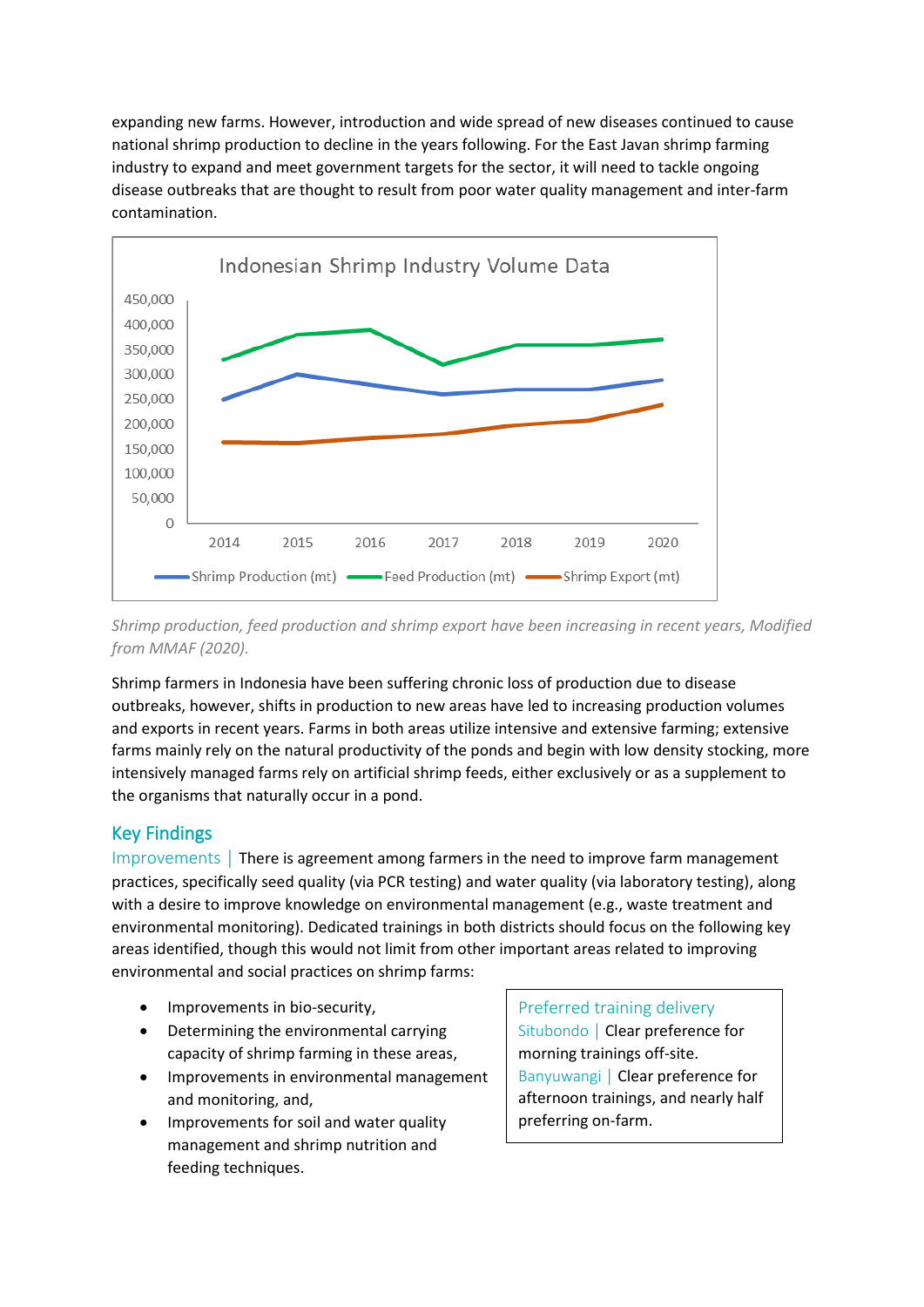Trainings │ Training methods should avoid being based solely on class tutorials, and instead focus on site visits, laboratory exercises, and/or simulation (games). Training can provide an opportunity to foster important relationships and trust among community members, and therefore should be delivered to a wide range of stakeholders, with continued focus on the producers, including:

- Hatchery workers, other input suppliers, and extension workers,
- Representatives from Shrimp Club Indonesia (Banyuwangi) and ASTINstin Group (Situbondo), local universities and feed companies, and local processing plants who could speak on the role of certification in international marketing, and
- Local government representatives should be invited to co-host training sessions, particularly if training involves a large number of participants.

Certification │ The value of certification schemes was generally understood and accepted. Many farms are already certified to the national farm-level Cara Budidaya Ikan yang Baik (CBIB) standard that recognizes good aquaculture practices. These requirements are soon to be incorporated under the new Indonesian Good Aquaculture Practice (IndoGAP) standard that follows Food and Agriculture Organization (FAO) Technical Guidelines, and Association of Southeast Asian Nations of Shrimp Good Aquaculture Practices (ASEAN Shrimp GAqP).

International third-party certification standards (Aquaculture Stewardship Council (ASC) and Global Aquaculture Alliance's Best Aquaculture Practices (GAA-BAP)) have been adopted by some farms in order to gain access to international markets. Although the role of third-party certification is generally understood, the survey concludes that further adoption of international third-party standards depends on improved messaging regarding its role in increasing the sustainability of the industry as well as greater collaboration between shrimp industry stakeholders.

Status of Shrimp Farming - Situbondo │ In contrast to national and provincial trends, shrimp production has been increasing in recent years, from 4,600 MT (2014) to 9,700 MT (2019) with more than 750 hectares of intensive farming area. The district is home to a technical implementation unit (UPT) - BPBAP Situbondo, which is focused on brackish water aquaculture development and provide key support for regional aquaculture development. Around 1,300 ha of land have been identified as potential areas for shrimp farm development, specifically Besuki, Mlandingan, Kendit, Suboh, Panarukan, Mangaran, Kapongan, Arjasa and Banyuputih. The local industry is also supported by the ASTIN Group (intensive shrimp farmers association), which currently has around 60 members. While central and local governments are both in full support of continued development of the sector, district regulations on water and energy use limit potential areas for development.

Status of Shrimp Farming – Banyuwangi | Banyuwangi has been a major shrimp producing district since the 1990s, producing 19,974 MT in 2019 according to Indonesian Ministry of Marine Affairs and Fisheries (MMAF). The industry is currently transitioning to one characterized by educated second generation shrimp farmers. The region leads with the most training and improvement projects due to an active shrimp farming association. Around 1,380 ha of land have been identified as potential areas for shrimp farm development, specifically Wongsorejo, Kalipuro, Banyuwangi, Kabat, Rogojampi, Muncar and Tegaldlimo. Intensive farming methods dominate; however, farms in Muncar and Tegaldlimo are generally extensive.

Typical farm – Situbondo │ Most farmers operate relatively small intensive ponds – typically, 2,500  $m<sup>2</sup>$  stocked at a density of 100-250 post larvae /m<sup>2</sup> producing two crops per year under a partial harvest approach with an 80% survival rate. Typically, this yields 20 MT per ha per crop. Farms employ around 15 people, most workers receive less than the standard minimum pay (Indonesian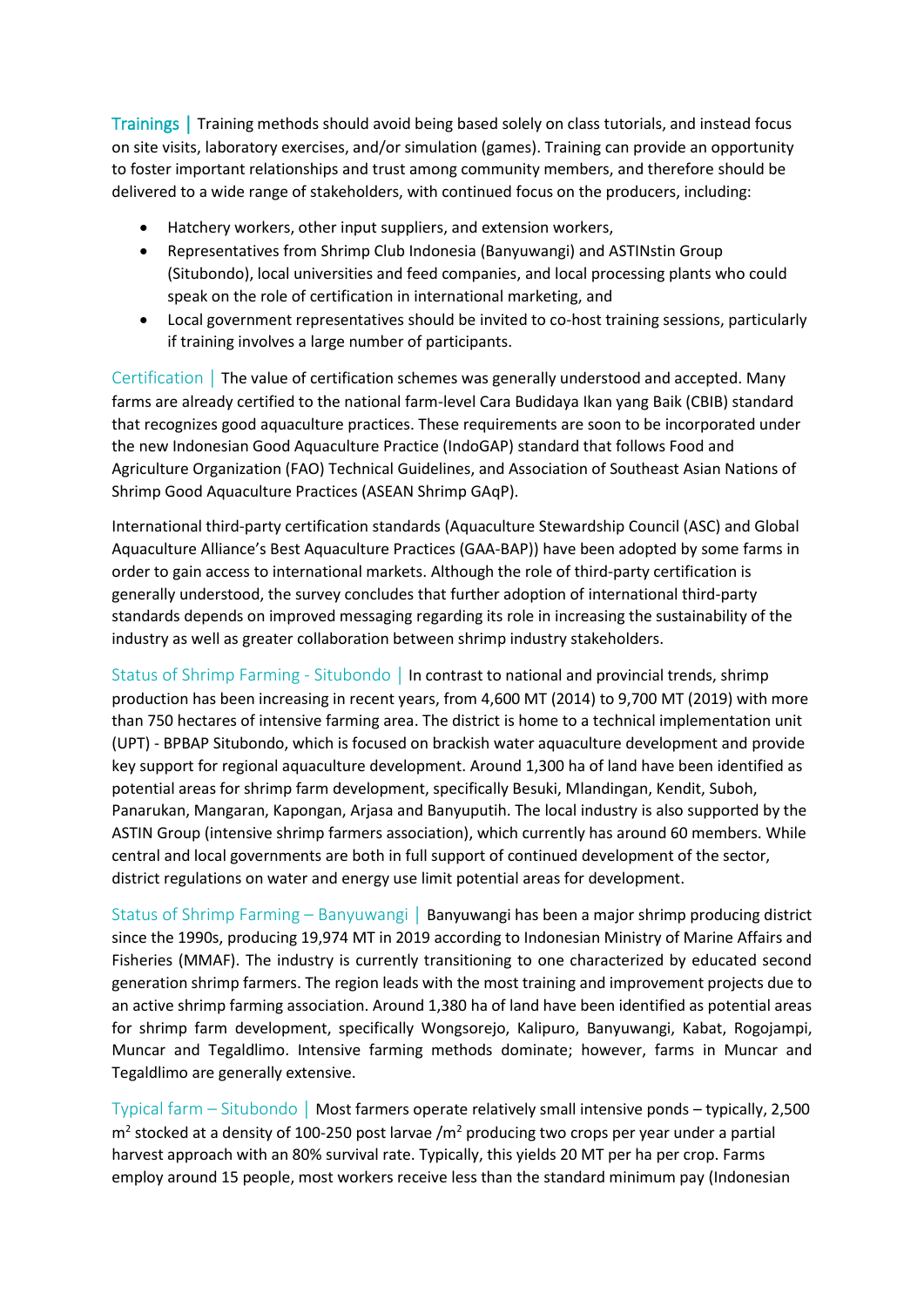Rupiah 1.94 million, approximately 135 USD), most workers accepted the terms since they believed that a bonus would be provided if the farms perform well. Most farms were certified to the Indonesian farm standard known as CBIB. The majority of farmers sell their harvest to middlemen; only one farm sold their product directly to a processing plant.

Typical farm – Banyuwangi | Average farm size is 5.5 ha with ponds measuring 2,900m<sup>2</sup> producing *L. vannamei* only. Around three quarters use plastic lined or concrete ponds and the vast majority (89%) have introduced wastewater treatment ponds. Typically, ponds are stocked at high density of 100-180 post larvae/m<sup>2</sup> producing two crops per year with an 83% survival rate. This yields 19.3 MT per ha per crop. Farmers reported a low level of government support and cited problems renewing their business licenses. Farms employ around 20 people. Similarly, most workers receive below the standard minimum pay (IDR 2.3 million) with the expectation of a bonus if the farm performed well. Most farms are certified to the CBIB standard. The large majority (90%) of farmers sell their product directly to middlemen.

Farmer profile and needs – Situbondo | Most farmers are university graduates. All respondents indicated that disease is the main issue impacting shrimp production and believe that certified post larvae is the key to combating disease. Fifty percent of survey respondents requested advanced training on shrimp health management and just above one-third (37%) identified interest in advanced training on water quality management. There are no reported conflicts with local communities. Given the size of the farms, these farmers are not eligible for government support, as that is limited to small-scale farmers.

In relation to environmental impacts, one-quarter of respondents believe the farms were built on mangrove areas. Most farmers seemed unfamiliar with environmental regulations and the need for an Environmental Impact Assessment (EIA), not required for farms <50 ha. Over 60% of respondents maintain proper record of waste disposal and all farms had proper record of water quality in the farms and public waters surrounding the farms. Around 20% of farmers had received previous training on basic/advanced shrimp aquaculture, water quality and shrimp health management, provided by Shrimp Club Banyuwangi as well as local feed companies. Nearly all respondents indicated a lack of support or benefits provided by government but would expect assistance on permit/licensing and provide subsidy to energy costs.

Farmer profile and needs – Banyuwangi | Most farmers are university graduates, around onethird have a "partnership" business scheme (shareholder) in the operation, and 93% are members of local shrimp associations or a forum for technology. All respondents believed that disease remained the main challenge and that sourcing seed from certified hatcheries is strongly related to farming success. Thirty-seven percent of respondents requested advanced training on shrimp health management, eleven percent are interested in advanced training on water quality, and forty-four percent requested additional training on shrimp production technology.

In relation to environmental impacts, nearly all (96%) respondents believe that the farms were not built on mangrove areas. Most farmers believed they have an EIA document; however these are not required and may be confused with generic environmental monitoring document. All respondents maintain proper water quality monitoring, however, only 29% and 46% maintained records on waste disposal into public waters and environmental water quality, respectively. Compared to those in Situbondo, farmers had received considerably more training, though focused on basic/advanced shrimp aquaculture, water quality and shrimp health management, provided by Shrimp Club Banyuwangi as well as local feed companies.